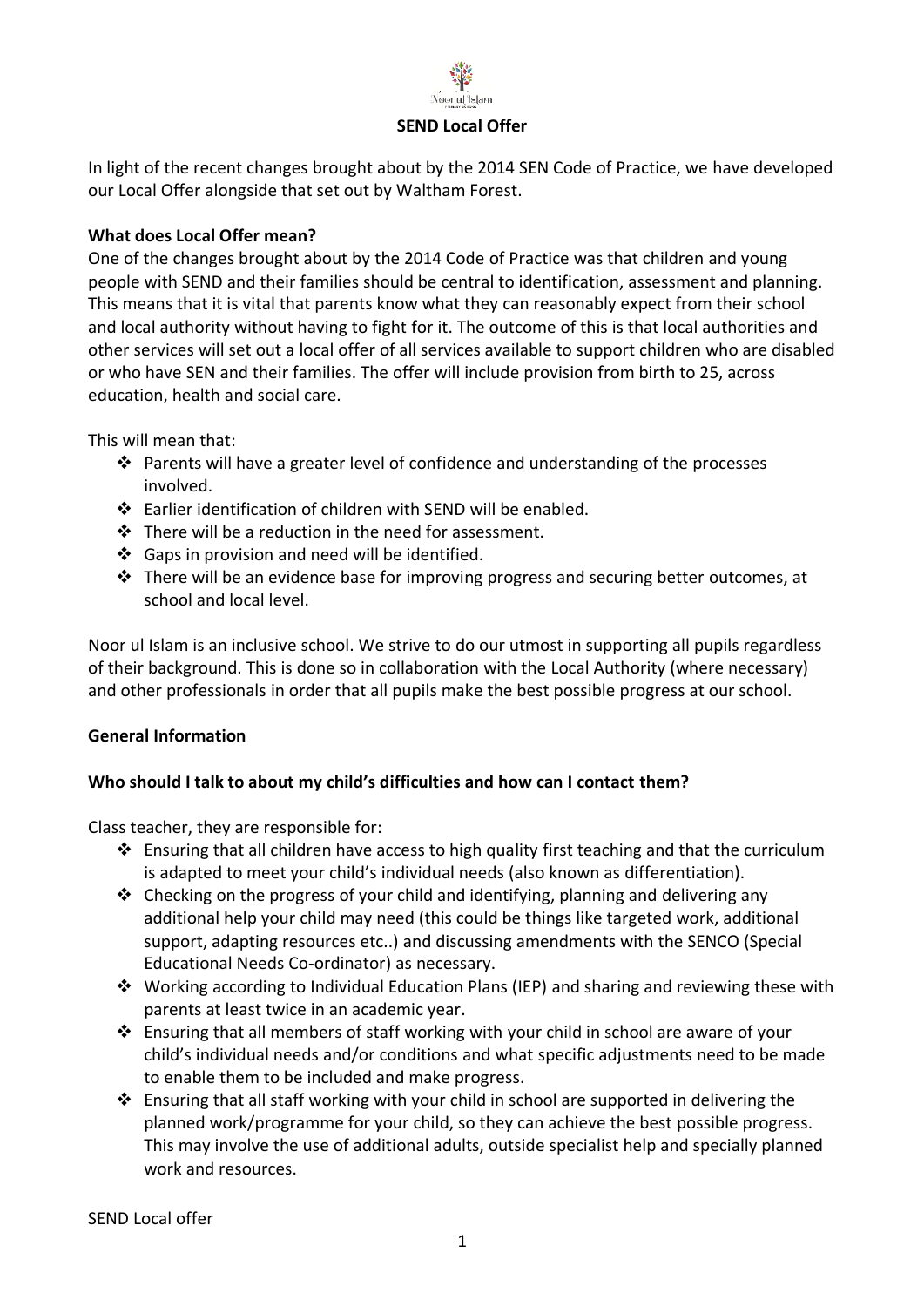

 $\dots$  Ensuring that the school's SEND Policy is followed in their classroom and for all the pupils they teach with any SEND.

## **Contacted by: Telephoning, emailing or visiting school to arrange an appointment.**

School SENCO – Ms Hawa Moreea, she is responsible for:

- ❖ Coordinating all the support for children with special educational needs (SEN) and or disabilities, and developing the school's SEND Policy to make sure all children get a consistent, high quality response to meeting their needs in school.
- ❖ Ensuring that you are:
	- involved in supporting your child's learning
	- kept informed about the support your child is getting
	- involved in reviewing how they are doing
	- part of planning ahead for them.
- ❖ Liaising with all the other people who may be coming into school to help support your child's learning e.g. Speech and Language Therapy, Educational Psychology etc...
- ❖ Updating the school's SEND record of need, (a system for ensuring all the special educational, physical and sensory needs of pupils in this school are known and understood) and making sure that there are excellent records of your child's progress and needs.
- $\cdot \cdot$  To provide specialist support for teachers and support staff in the school so they can help your child (and other pupils with SEN and/or disabilities in the school) to achieve their potential.
- ❖ Writing Individual Education Plans (IEP) that specify the targets set for your child to achieve.
- ◆ Organising training for staff so they are aware and confident about how to meet the needs of your child and others within our school.
- ❖ Co-ordinating the request for an assessment to be made for an Education, Health and Care plan (EHC) via the Local authority.

Contacted by: Telephoning or visiting the school to arrange an appointment.

#### LSA

A Learning Support Assistant (LSA) may be allocated to a pupil with an EHC plan or what was previously termed a 'statemented' child. Whilst they take a very valuable role in your child's education we would prefer that questions regarding your child's learning and progress are directed to the staff members named above.

Of course, as a school we welcome daily dialogue between parents and LSAs on how a child's day has been and we do actively encourage this continued feedback!

Head teacher – is responsible for:

- ❖ The day to day management of all aspects of the school, this includes the support for children with SEN and/or disabilities. He will give responsibility to the SENCO and class teachers but is still responsible for ensuring that your child's needs are met.
- ❖ He must make sure that the Governing Body is kept up to date about any issues in the school relating to SEND.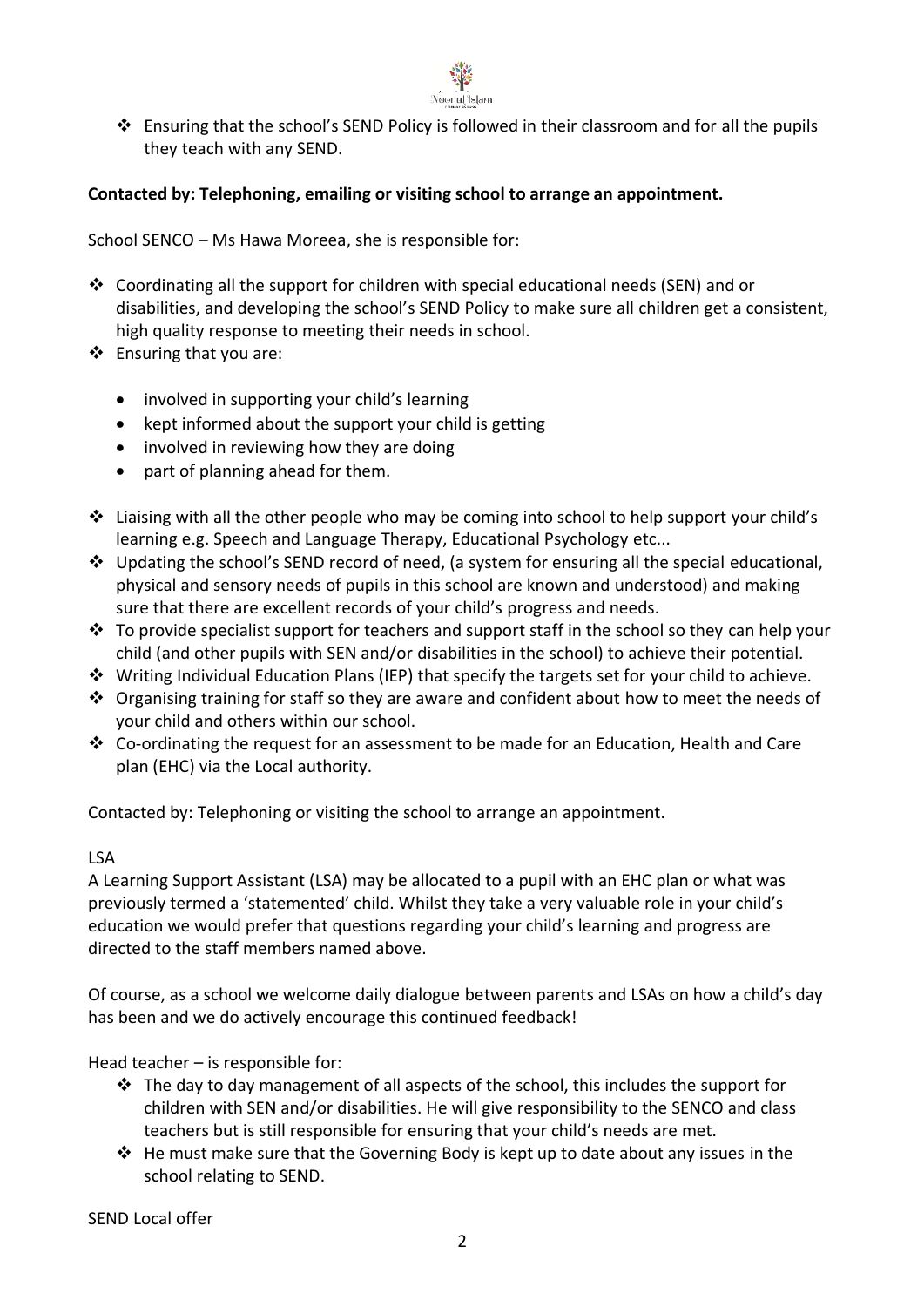

Contacted by: Telephoning or visiting school to arrange an appointment.

SEND Governor, Nailah Ashraf she is responsible for:

- ❖ Making sure that the school has an up to date SEND Policy
- ❖ Making sure that the school has appropriate provision and has made necessary adaptations to meet the needs of all children in the school
- $\dots$  Making sure that the necessary support is made for any child who attends the school who has SEN and/or disabilities.
- ❖ Making visits to understand and monitor the support given to children with SEND in the school and being part of the process to ensure your child achieves his/her potential in school.

Contacted by: Telephoning or visiting school to arrange an appointment.

#### **Special Educational Needs**

#### What does SEN mean?

On occasion it may be decided that further support for a child is needed and where this is the case the school will seek advice from outside agencies. Where they are/have been involved, the child will receive additional support above and beyond the high quality first teaching received in class. In some cases this might mean accessing a parallel curriculum. All children who have been identified as requiring additional support for learning or behaviour are identified as SEN. "A child or young person has SEN if they have a learning difficulty or disability which calls for special educational provision to be made for him or her." SEND Code of Practice 2014

The types of support available for children with SEND at Noor ul Islam are:

Class teacher input via Quality First Teaching in the classroom.

This will mean that;

- ❖ The teacher will have the highest possible expectations for your child and all pupils in their class.
- ❖ All teaching is based on building on what your child already knows, can do and can understand.
- ❖ Putting in place different ways of teaching so that your child is fully involved in learning in class. This may involve things like using more practical learning or providing different resources adapted for your child.
- $\dots$  Putting in place specific strategies (which may be suggested by the SENCO or staff from outside agencies) to enable your child to access the learning task.
- ❖ Your child's teacher will have carefully checked on your child's progress and will have decided that your child has gaps in their understanding/learning and needs some extra support to help them make the best possible progress. All children in school will receive this support.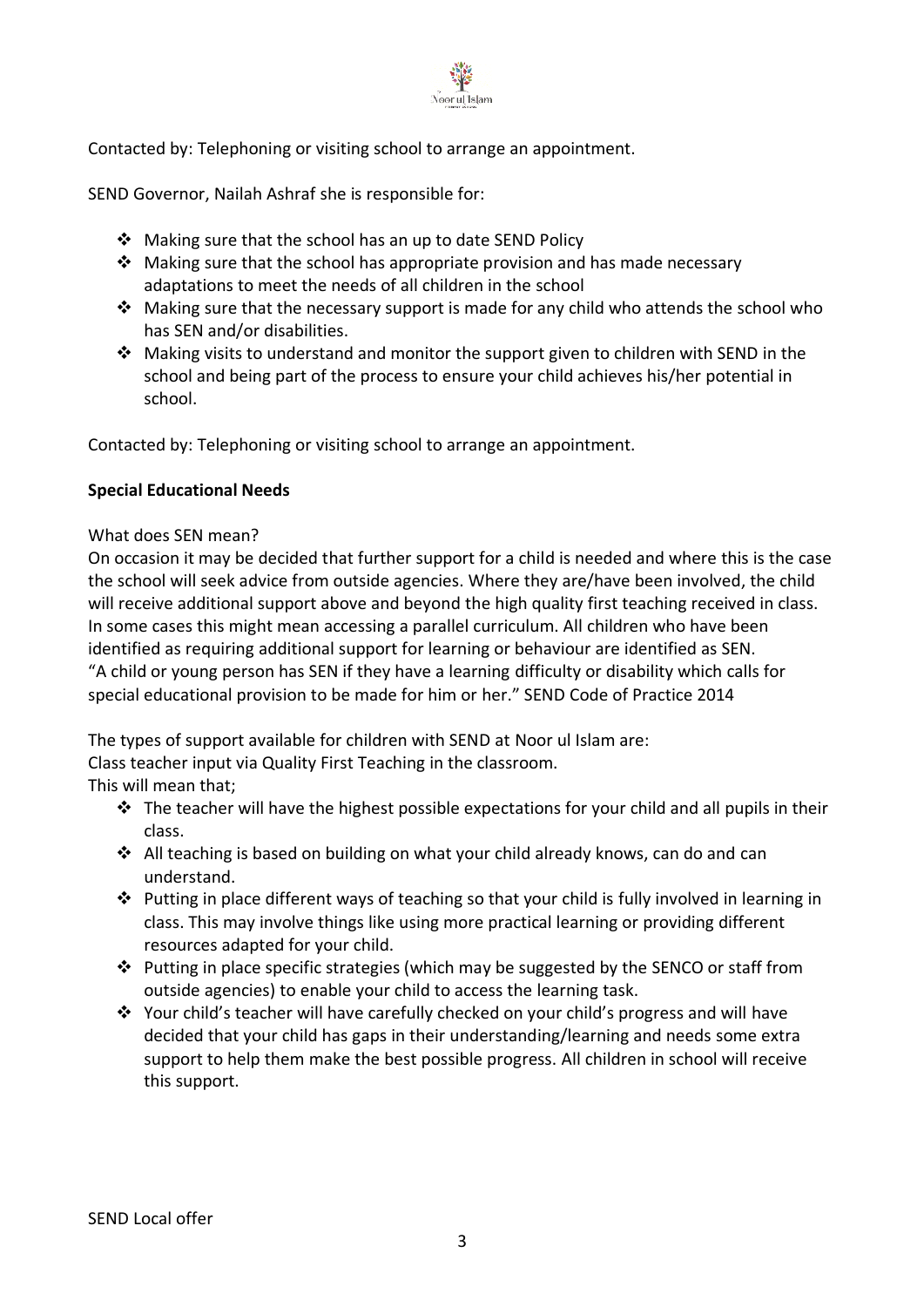

### **Intervention groups**

Specific group work within a smaller group of children.

It may be the case that specific small groups are necessary in order to provide support for a child. This group, often called an intervention group may be run in the classroom or outside and run by a teacher or most often a Teaching Assistant who has had the appropriate training to run these groups. This will mean that:

- ❖ Your child will take part in group sessions with specific targets to help them make progress.
- ❖ A TA or teacher may run small group sessions. This level of support is available for any child who has specific gaps in their understanding of a subject/area of learning.

### **Specialist support**

## **Specialist groups run by outside agencies e.g Speech and Language therapy OR Occupational therapy groups AND/OR Individual support for your child.**

This means they have been identified by the class teacher/SENCO as needing some extra specialist support in school from a professional outside the school. This may be from:

- ❖ Local Authority central services such as the ASD Outreach Team or Sensory Service (for students with a hearing or visual need)
- ❖ Outside agencies such as the Speech and Language therapy (SALT) Service.

For your child this would mean:

- ❖ Your child has been identified (by the class teacher, SENCO or you will have raised your own concerns), as needing more specialist input instead of or in addition to quality first teaching and intervention groups.
- ❖ You will be asked to come to a meeting to discuss your child's progress and help to plan possible ways forward.
- ❖ Referrals made to outside agencies will be done so with your input.
- $\dots$  If it is agreed that the support of an outside agency is a way forward, you will be asked to give your permission for the school to refer your child to a specialist professional e.g. a Speech and Language Therapist or Educational Psychologist. This will help the school and yourself understand your child's particular needs better.
- ❖ The specialist professional will work with your child to understand their needs and make recommendations, which may include:
	- Making changes to the way your child is supported in class e.g some individual support or changing some aspects of teaching to support them better
	- Support to set targets which will include their specific professional expertise
	- Your child's involvement in a group run by school staff under the guidance of the outside professional e.g a social skills group or sensory circuit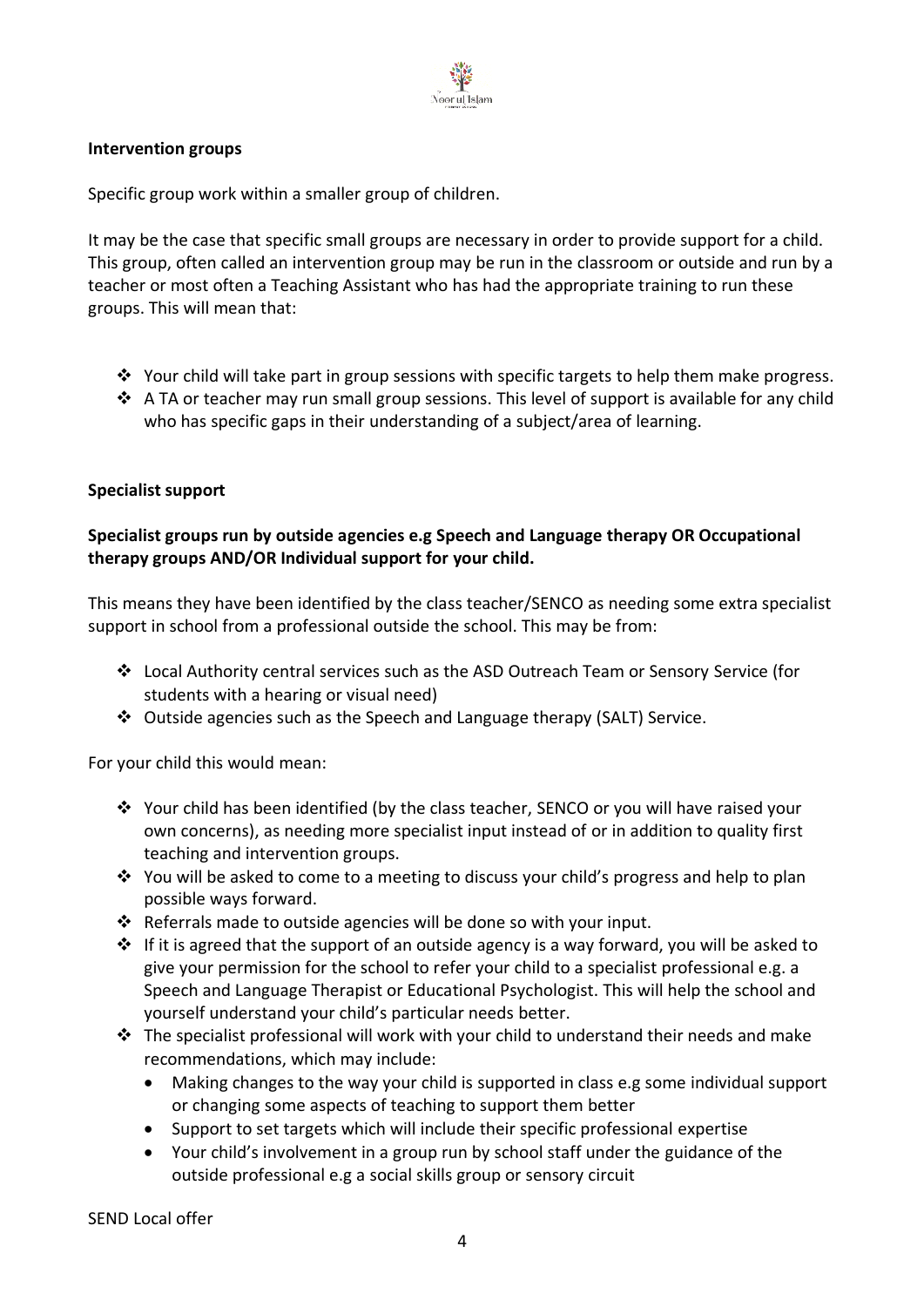

- A group or individual work with outside professional
- ❖ The school may suggest that your child needs some agreed individual support or group support in school. They will tell you how the support will be used and what strategies will be put in place.

This type of support is available for children with specific barriers to learning that cannot be overcome through Quality First Teaching and intervention groups.

This additional support will incur additional costs to the school. The school and parents will need to discuss how this is best managed to ensure the best possible outcomes for the child within the limited resources available at the school. This may mean that the additional services require payment from the parent.

## **Frequently Asked Questions**

#### **How will we support your child with identified special needs starting at school?**

- ❖ We will invite you to visit the school with your child to have a look around and speak to staff.
- $\dots$  If other professionals are involved, a team around the Child (TAC) meeting will be held to discuss your child's needs, share strategies used, and ensure provision is put in place before your child starts
- $\dots$  We may suggest adaptations to the settling in period to help your child to settle more easily.

#### **How can I let the school know I am concerned about my child's progress in school?**

- ❖ If you have concerns about your child's progress you should speak to your child's class teacher initially.
- $\cdot \cdot$  If you are not happy that the concerns are being managed and that your child is still not making progress you should speak to Deputy Head who may involve the SENCO or Headteacher
- ❖ If you are still not happy you can speak to the school SEN Governor.

**How will the school let me know if they have any concerns about my child's learning in school?** When a teacher or a parent has raised concerns about your child's progress, and targeted teaching has not met the child's needs, the teacher will raise this with the Inclusion Manager.

- ❖ Schools also have meetings every term between each class teacher and a senior staff member in the school to ensure all children are making good progress. This is another way your child may be identified as not making as much progress as expected.
- $\dots$  If your child is then identified as not making progress the school will make a decision about whether to monitor this or set up an intervention group and will inform you.
- ❖ If your child is still not making expected progress the school will discuss with you
	- Any concerns you may have
	- Discuss with you any further interventions or referrals to outside professionals to support your child's learning
	- Discuss how we can work together, to support your child at home and at school.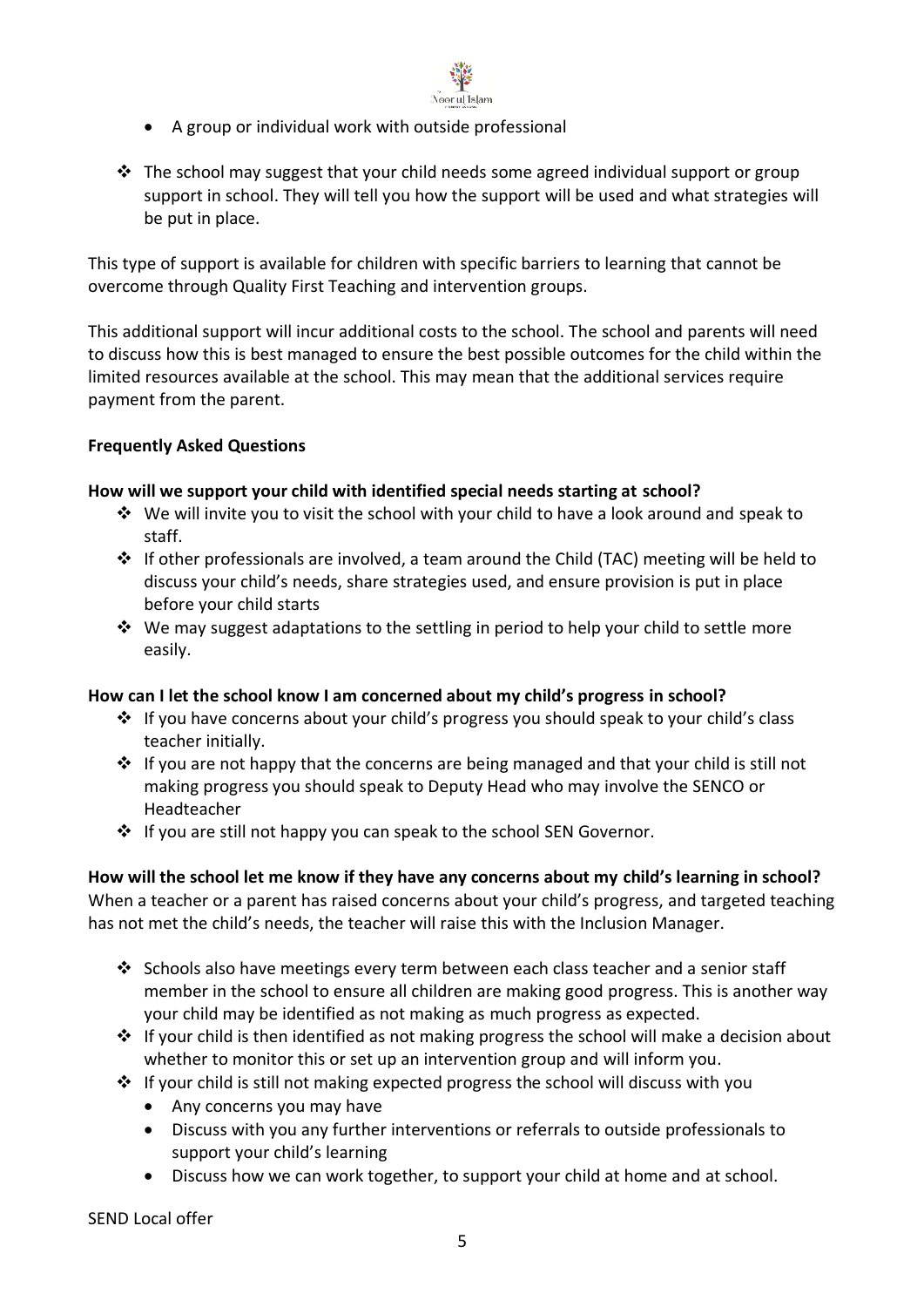

## **How is extra support allocated to children and how do they move between the different levels?**

The Head Teacher and Senior Management Team decide on the budget for Special Educational Needs in consultation with the school governors, on the basis of the needs of the children currently in the school.

- ❖ The Head Teacher and the SENCO discuss all the information they have about SEN in the school, including
	- the children getting extra support already
	- the children needing extra support
	- the children who have been identified as not making as much progress as would be expected and decide what resources/training and support is needed.
	- All resources/training and support are reviewed regularly and changes made as needed.

#### **What training or help is given to staff to help them support children with SEND?**

- ❖ The SENCO's job is to support the class teacher in planning for children with SEN and provide in house training where possible and necessary.
- $\div$  The school has a school development plan, including identified training needs for all staff to improve the teaching and learning of children including those with SEND. This may include whole school training on SEND issues or to support identified groups of learners in school, such as ASD, dyslexia etc..
- ❖ Whole staff training to disseminate knowledge, strategies and experience, to ensure consistency of the school's approach for children with a SEND.
- $\cdot \cdot$  Individual teachers and support staff attend training courses run by outside agencies that are relevant to the needs of specific children in their class e.g. from the ASD Outreach service, STEPS and Sensory service or medical /health training to support staff in implementing care plans.
- ❖ Training takes place on a regular basis. If you would like to hear about the training which is currently taking place or has taken place by the staff members in the school, please speak to the Headteacher or SENCO.

#### **How will the teaching be adapted for my child with learning needs (SEN/and or disabilities)?**

- $\dots$  Class Teachers plan lessons according to the specific needs of all groups of children in their class, and will ensure that learning tasks are adjusted in order to enable your child to access their learning as independently as possible.
- ❖ Specially trained support staff can implement the teachers modified/adapted planning to support the needs of your child where necessary.
- ❖ Specific resources and strategies will be used to support your child individually and in groups.
- ❖ Planning and teaching will be adapted on a daily basis if needed to meet your child's learning needs and increase your child's access to what is on offer.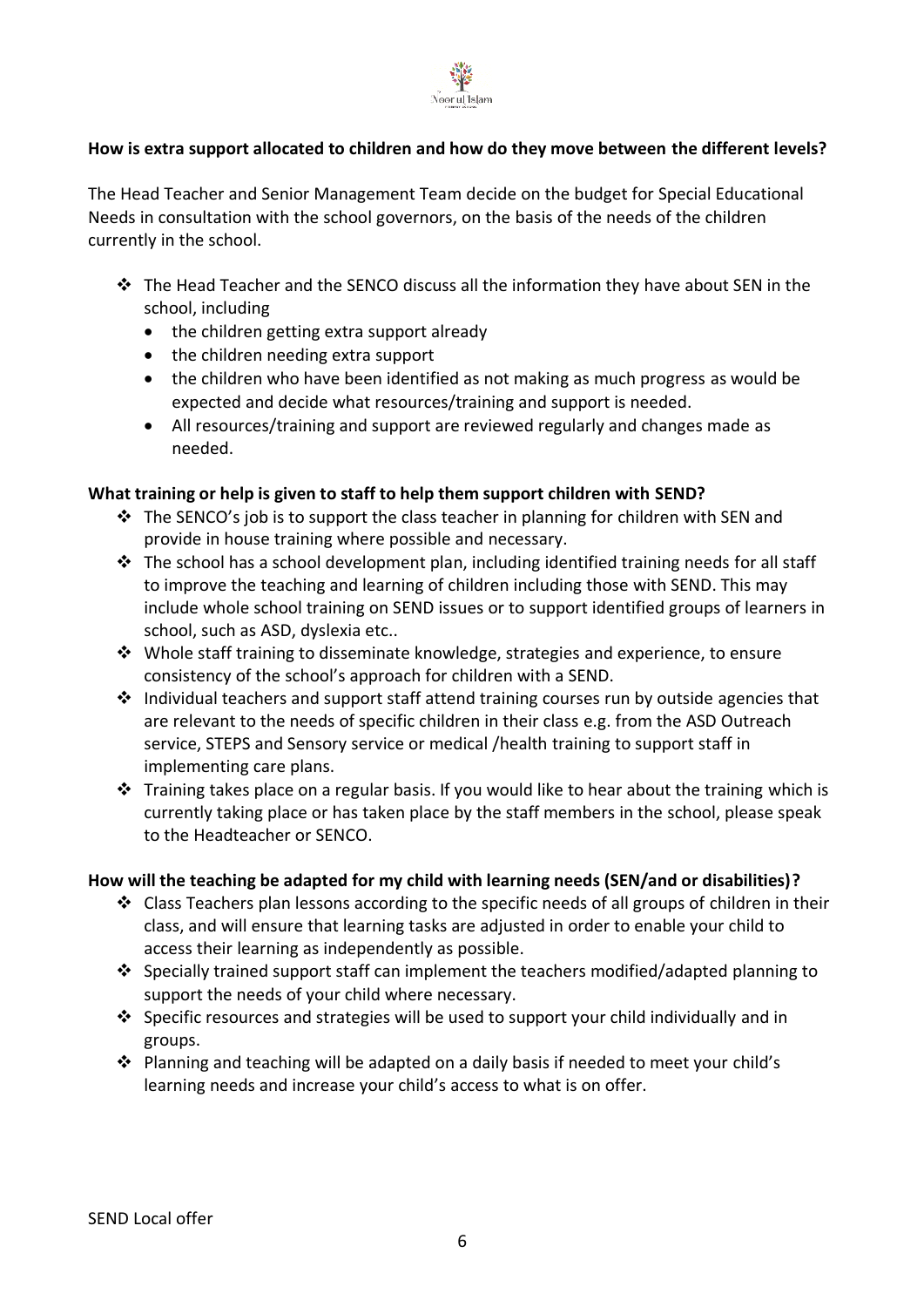

## **How will we measure the progress of your child in school? And how will I know about this?**

- ❖ Your child's progress is continually monitored by his/her class teacher.
- ❖ His/her progress is reviewed formally every term and a National Curriculum level given in reading, writing and numeracy as well as progress in other areas, as appropriate, such as attendance, engagement in learning and behaviour.
- ❖ If your child is in Year 1 and above, but is not yet at National Curriculum levels, a more sensitive assessment tool is used which shows their level in more detail and will also show smaller but significant steps of progress. The levels are called 'P levels'.
- ❖ At the end of each key stage (i.e. at the end of year 2 and year 6) all children are required to be formally assessed using Standard Assessment Tests (SATS). This is something the government requires all schools to do and are the results that are published nationally.
- ❖ The progress of children with a statement of EHC Plan is formally reviewed at an Annual Review with all adults involved with the child's education.
- $\cdot \cdot$  The SENCO will also check that your child is making good progress within any individual work and in any group that they take part in.
- $\dots$  A range of ways will be used to keep you informed, which may include: Home/school book
	- Letters/certificates sent home
	- Additional meetings as required
	- Reports

#### **What support do we have for you as a parent of child with SEN/and or disabilities?**

- $\dots$  We would like you to talk to your child's class teacher regularly so we know what they are doing at home and we can tell you about what we are doing in school. This is to ensure that we are doing similar things to support them both at home and school and can share what is working in both places.
- ❖ The SENCO (or Head teacher) is available to meet with you to discuss your child's progress or any concerns/worries you may have.
- ❖ All information from outside professionals will be discussed with you with the person involved directly, or where this is not possible, in a report. The SENCO will also arrange to meet with you to discuss any new assessments and ideas suggested by outside agencies for your child.
- ❖ IEP's will be reviewed with your involvement each term.
- ❖ Homework will be adjusted as needed to your child's individual needs.
- ❖ A home/school contact book may be used to support communication with you, when this has been agreed to be useful for you and your child.

#### **Transition**

### **How will we support your child when they are leaving this school? OR moving on to another class?**

We recognise that 'moving on' can be difficult for a child with SEN/and or disabilities and take steps to ensure that any transition is a smooth as possible.

- ❖ If your child is moving to another school:
- ❖ We will contact the new school's SENCO and ensure he/she knows about any special arrangements or support that need to be made for your child.